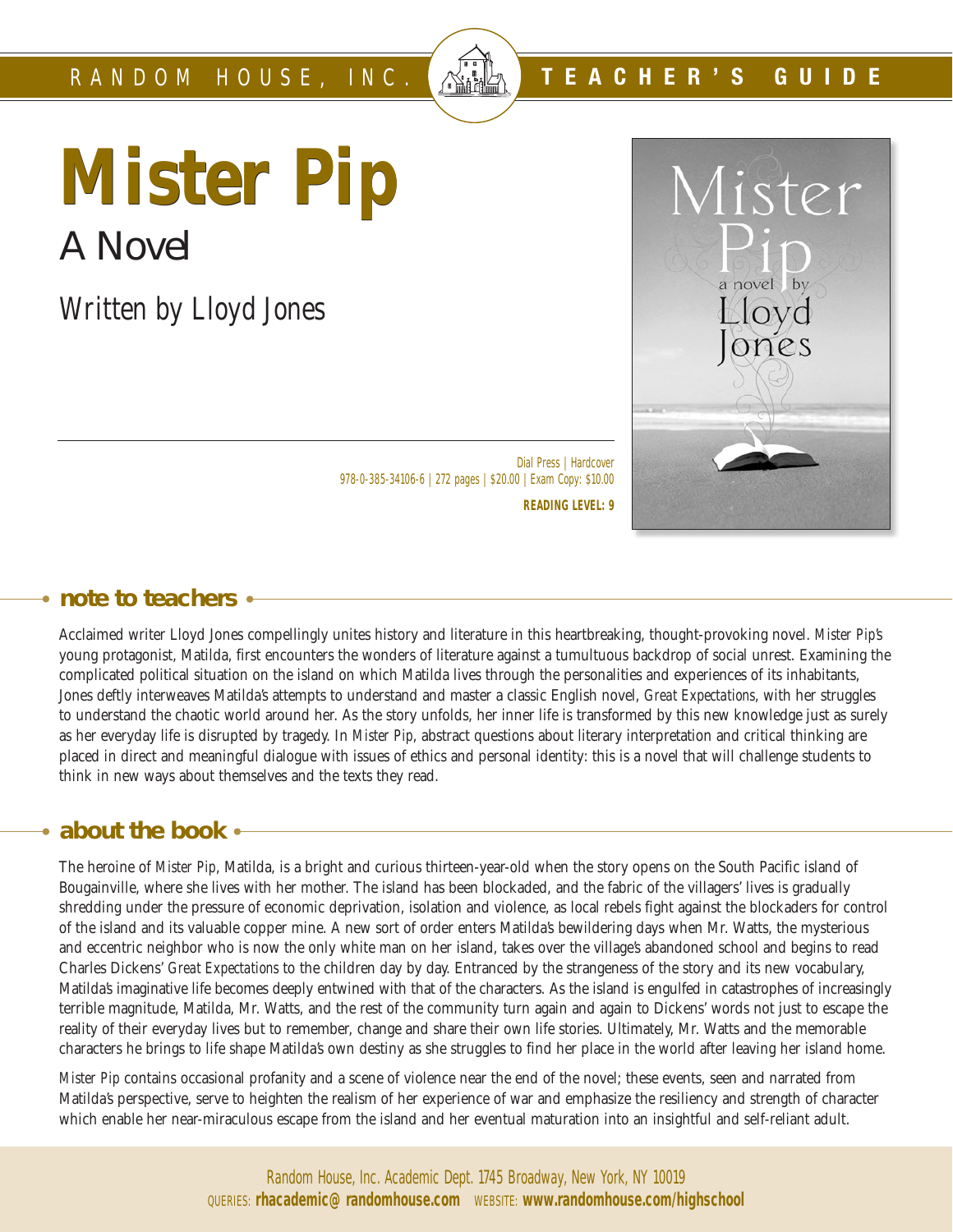#### **about the writer**

LLOYD JONES is the writer of many short stories and novels for adults and children, including *The Book of Fame* and *Biografi*, a *New York Times* Notable Book. He lives in Wellington, New Zealand.

### **teaching ideas**

*Mister Pip*'s exploration of the transformative powers of literature amidst personal and political crisis provides teaching opportunities on a wide variety of topics. The novelty of Dickens—and of English literature itself—to Matilda and the other Bougainville students forces readers to explore and re-examine assumptions about reading and storytelling that are often taken for granted. The novel offers, therefore, numerous opportunities for classroom discussion about the importance and function of literature, the relationship between reader and text, the cultural or social expectations that may accompany certain types of reading and writing, and the ways in which literature can be reinterpreted—or misinterpreted. *Mister Pip* is a natural fit for literature courses of all kinds; its concern with historical conflict, racial issues and human rights, however, will also render it a valuable addition to Social Studies or History courses.

## **discussion and writing**

#### **DISCUSSION QUESTIONS**

- **1.** What do you learn about Mr. and Mrs. Pop Eye in the first few pages of the novel? What do you learn about the narrator?
- **2.** Why do you think the narrator says that anyone who asked about the difference between a parasol and an umbrella would "get a hiding"? (3)
- **3.** What does this sentence mean? "White stars and a full moon were more important when my grandfather grew up than they are now that we have generators" (4). Does it suggest or imply anything about the story to come?
- **4.** At the end of the first chapter, the narrator remarks, "Our class was asked to write an essay on what we had seen, but I had no idea what it was about" (6). What have they seen? Do you know what it was about? Why don't you think the narrator knows?
- **5.** Why aren't the islanders overly concerned about the blockade at first? What makes them change their minds? (9-10)
- **6.** On his first day teaching at the school, Mr. Watts tells the students that he doesn't mind being called "Pop Eye." Why does this prevent the narrator from calling him that name again? (17)
- **7.** What do the children's parents want them to ask Mr. Dickens on the second day of school? Why do they think he can help? Why can't he? (19-20)
- **8.** How long does Mr. Watts say it will take for the students to get to know Mr. Dickens? Why do you think he says that only "some" of them will know him by the end of that time? (22)
- **9.** How does the narrator feel about Mr. Dickens' story after hearing the first chapter? What parts does she like most? Which are difficult for her to understand, and why? (23-24)
- **10.** How does Matilda's mother react when she learns that the class is reading *Great Expectations*? Why do you think she responds as she does? (26-27)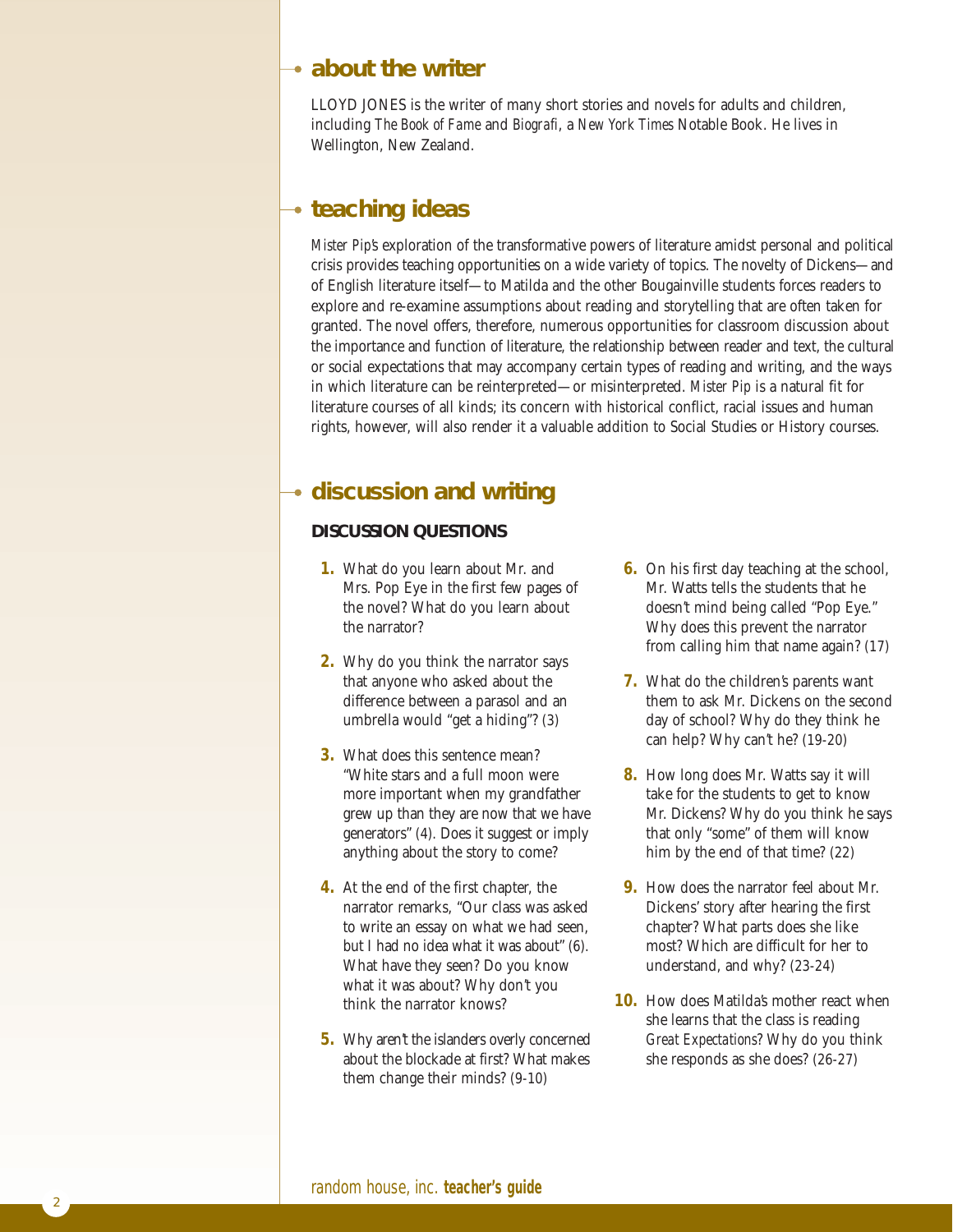- **11.** What reasons do you think Mr. Watts has for inviting the children's parents in to speak in the classroom?
- **12.** Why is the phrase "a rimy morning" difficult for Matilda and the others to understand? What effect does the phrase have on Matilda's mother? (33-35)
- **13.** When the helicopters fly over the village on page 36, who is there? What does Matilda mean when she says that the "dogs and chickens that had names" evacuated along with the people?
- **14.** What happens in the village when the helicopters land? (39-40)
- **15.** Why does Matilda's mother look angry when she's thinking? What does Matilda imagine she's thinking about? What else might she be thinking of? (42)
- **16.** Why do you think Matilda says that she will have to choose between Mr. Watts and her mother? (47)
- **17.** What does Matilda's mother mean when she says that Mr. Watts "is the offspring of a shining cuckoo"? Why does she call him "Pop Eye" instead of "Mr. Watts," as the children do? (48)
- **18.** Why do you think Mr. Watts gets "testy" when the students ask whether a poor person can be a gentleman? (53)
- **19.** Why does Matilda decide that her mother has more in common with Miss Havisham than with Pip's sister? (56-57)
- **20.** When Matilda and Mr. Watts discuss his injured toenail on the beach, why does Matilda think that this is her "opportunity to ask if he missed the white world"? (69)
- **21.** What aspects of Pip's new life bother Matilda in pages 70-71? How does Mr. Watts explain Pip's actions?
- **22.** What do you think Mr. Watts means when he says that he hoped his wife "might eventually grow into her name"? (73)
- 23. According to Matilda's mother, what are braids good for? How do the children respond to her story? (79-80)
- **24.** Why is Matilda afraid to have her friend's wounded brother Sam in the village? What do you think happens to Sam at the end of the chapter? (82)
- **25.** Why does Matilda's mother tell the kids the story about the devil? Why does she look at Mr. Watts after she finishes? (86-89)
- **26.** Why does Daniel look in Matilda's direction when he asks Mr. Watts what it's like to be white? (93) How does Daniel say it feels to be black? (94)
- **27.** Why does the officer think that the villagers are hiding someone named Pip? Why is this an important question? (96)
- **28.** Why does Mr. Watts tell the soldier that he is Mr. Dickens? What does Matilda mean when she says that his lie showed how much trust he placed in the children? (99)
- 29. Why is Daniel's mistake so disastrous for the villagers? Why do they blame Mr. Watts?
- **30.** Where does Matilda find the missing copy of *Great Expectations*? What is the significance of her discovery? (108-09)
- **31.** What does Matilda believe Mr. Watts means when he compares himself to a mammoth? (112)
- **32.** Do any buildings remain after the second fire in the village? Which ones? Why? (121-22)
- **33.** What does Matilda first remember about *Great Expectations*? What does Celia remember? (127-28)
- **34.** How do the villagers respond to Mrs. Watts' death? Did hearing about her past change your perceptions of her? (140-45)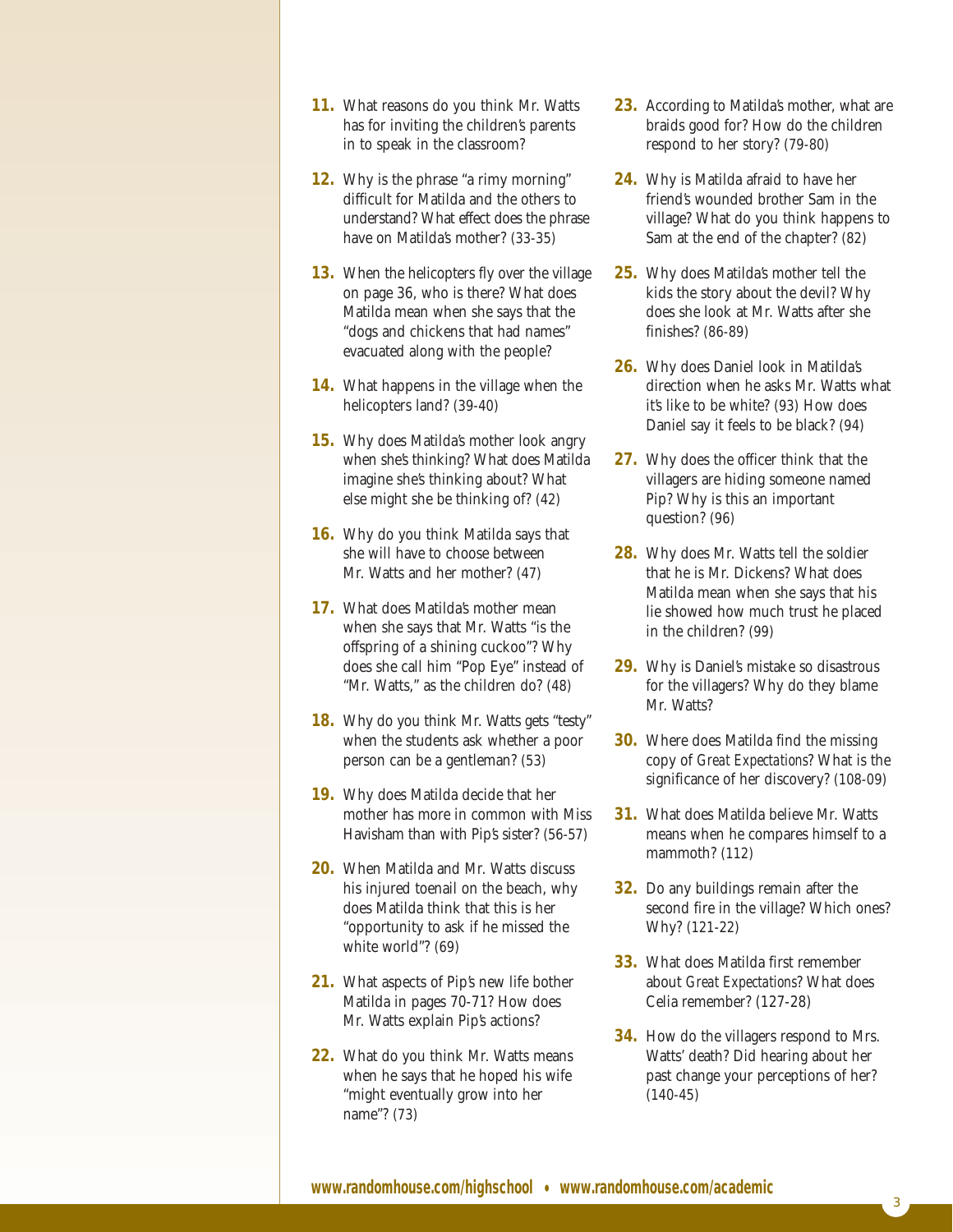#### **discussion and writing** (continued)

- **35.** How does the character of Mr. Jaggers affect Matilda's memories of her father? (150-51)
- **36.** Why are the villagers afraid of the rambos, even though they are "our boys"? (157)
- **37.** The villagers and the rambos listen to Mr. Watts tell his life story for many different reasons. What are they?
- **38.** Why do you think Mr. Watts doesn't want Matilda to tell her mother about the boat that could take them away from the island? (176)
- **39.** Why is Mr. Watts' phrase "spare room" so difficult for Matilda to translate for the other villagers? (179)
- **40.** What is the significance of the lists that Mr. Watts and Grace write on their walls? Where do the ideas in the lists come from? (184-92)
- **41.** Why does Matilda call the "Mayfly Story" Mr. Watts' gift to her mother? (192)
- **42.** Did Mr. Watts' story and Matilda's mother's explanation affect your understanding of Mrs. Watts' name change? (196-97)
- **43.** Why does Matilda's mother tell the redskins that she witnessed Mr. Watts' death? (205)
- **44.** What makes Matilda decide that she wants to survive after the terrible tragedies? Why does she call the log she clings to in the flood "Mr. Jaggers"? (215-16)
- **45.** When Matilda reads *Great Expectations* in her new school library, what does she discover? Why do you think Mr. Watts made the changes to the book he did? (224-26)
- **46.** What role does *Great Expectations* play in Matilda's adult life?
- **47.** At the end of the novel, why do you think Matilda wants to find out about Mr. Watts' former life? What does she discover? Do her findings change how she feels about Mr. Watts? Do they change your own feelings about him?

#### **WRITING PROMPTS**

- **1.** When Mr. Watts tells the students they are going to be introduced to someone called Mr. Dickens, they all assume they will be meeting a real person. How is reading a writer's book different from meeting the writer himself? How are the two kinds of meetings similar? In a short essay, explain your thoughts on this topic; if you wish, you may use examples from a book you have read recently to illustrate your point.
- **2.** On page 24, the writer says, "That happened years earlier when the mine was still open and there were white people crawling over Panguna like ants over a corpse." What is the name of the rhetorical device used in this sentence? What is its effect? Why do you think the narrator chooses this particular phrase to describe the state of the island at that time? Find another such comparison in this chapter and explain its function. Be sure to consider the tone, meaning and significance of your chosen sentence.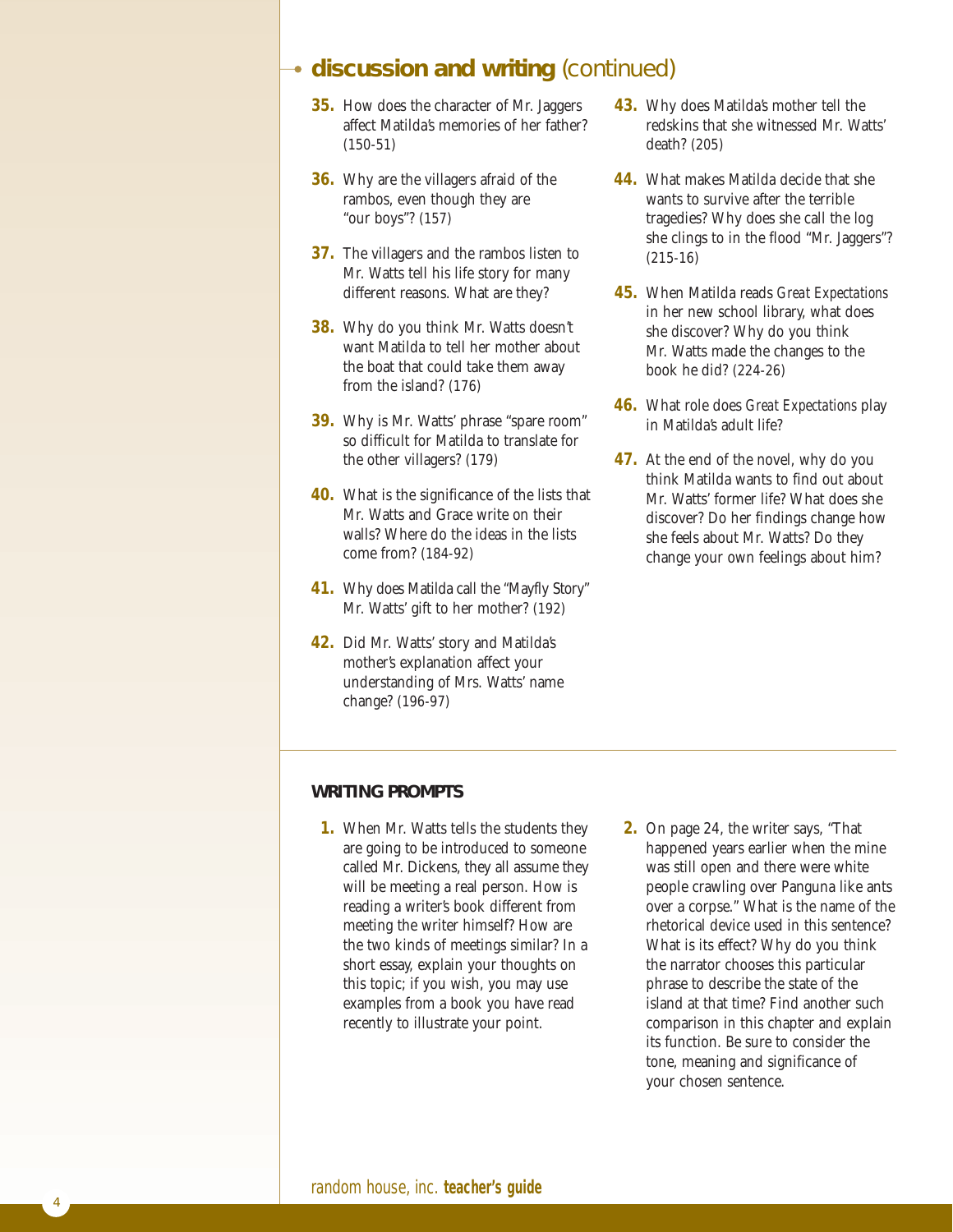- **3.** When Gilbert Masoi's mother visits the classroom, he is embarrassed by the things she says to the class. Why? Have you ever been embarrassed by someone in your family? Write a brief essay describing a real or imaginary example of such an encounter in your past. How was your own discomfort like Gilbert's? How was it different? How do you think your family member felt about the event? How does Gilbert's mother feel?
- **4.** When Matilda's mother visits the class at the beach, she says: "Stories have a job to do. They can't just lie around like lazybone dogs. They have to teach you something" (86). Do you agree with this statement? Explain your point of view in a persuasive essay, using examples from books or stories you've read.
- **5.** When Mr. Watts finishes reading *Great Expectations* to the class, they're so glum that he decides they'll read it again, this time with the students taking turns reading. But Matilda doesn't find this a satisfying solution, because, she thinks, "nothing would change for our reading it a second time. […] Reading it a second or third or fourth time, as we did, would not change those events" (77). Have you ever read a book more than once? Was the experience of a subsequent reading different than the first? Write an essay in which you agree or disagree with Matilda's assessment of re-reading. Can a reader's response to a story change even if the story itself does not?
- **6.** When Matilda finds Mr. Watts' missing copy of *Great Expectations*, she doesn't return it to him. Why not? Discuss her moral dilemma in terms of her loyalty to Mr. Watts and to her mother. Is her choice correct, in your opinion? What factors must she consider in making her decision?
- **7.** After the redskins burn the villagers' belongings, Matilda realizes that: "My mum's silence meant that while Mr. Watts' copy of *Great Expectations* was saved, her beloved pidgin Bible went on the bonfire" (111). If you could only own one book or item, which would you choose, and why?
- **8.** Matilda frequently compares characters or scenes from *Great Expectations* with scenes from her own life. Choose one example of such a comparison and explain how the novel sheds light on her real-life experiences, or vice versa. Questions you may wish to consider include: Are Matilda's comparisons accurate? How do they show understanding (or misunderstanding) of a particular situation? Did her comparison change your own understanding of the person or situation she described?
- **9.** When Matilda reads *Great Expectations* herself for the first time, she realizes: "Mr. Watts had read a different version to us kids. A simpler version. He'd stuck to the bare bones of *Great Expectations*, and he'd straightened out sentences, ad-libbed in fact, to help us arrive at a more definite place in our heads" (225). Do you think Mr. Watts' changes were justified? Should he have told the children that the story they were hearing differed from the original? Discuss his actions, considering both Matilda's original attachment to the novel and her reaction to this discovery.
- **10.** When Matilda learns that Mr. Watts used to be an actor, she wonders whether the behaviors she saw in the classroom were really Mr. Watts "or an actor playing Mr. Watts the schoolteacher" (244). Is there a difference between these two options? Does it matter? Argue your point of view in an essay, using examples from the text.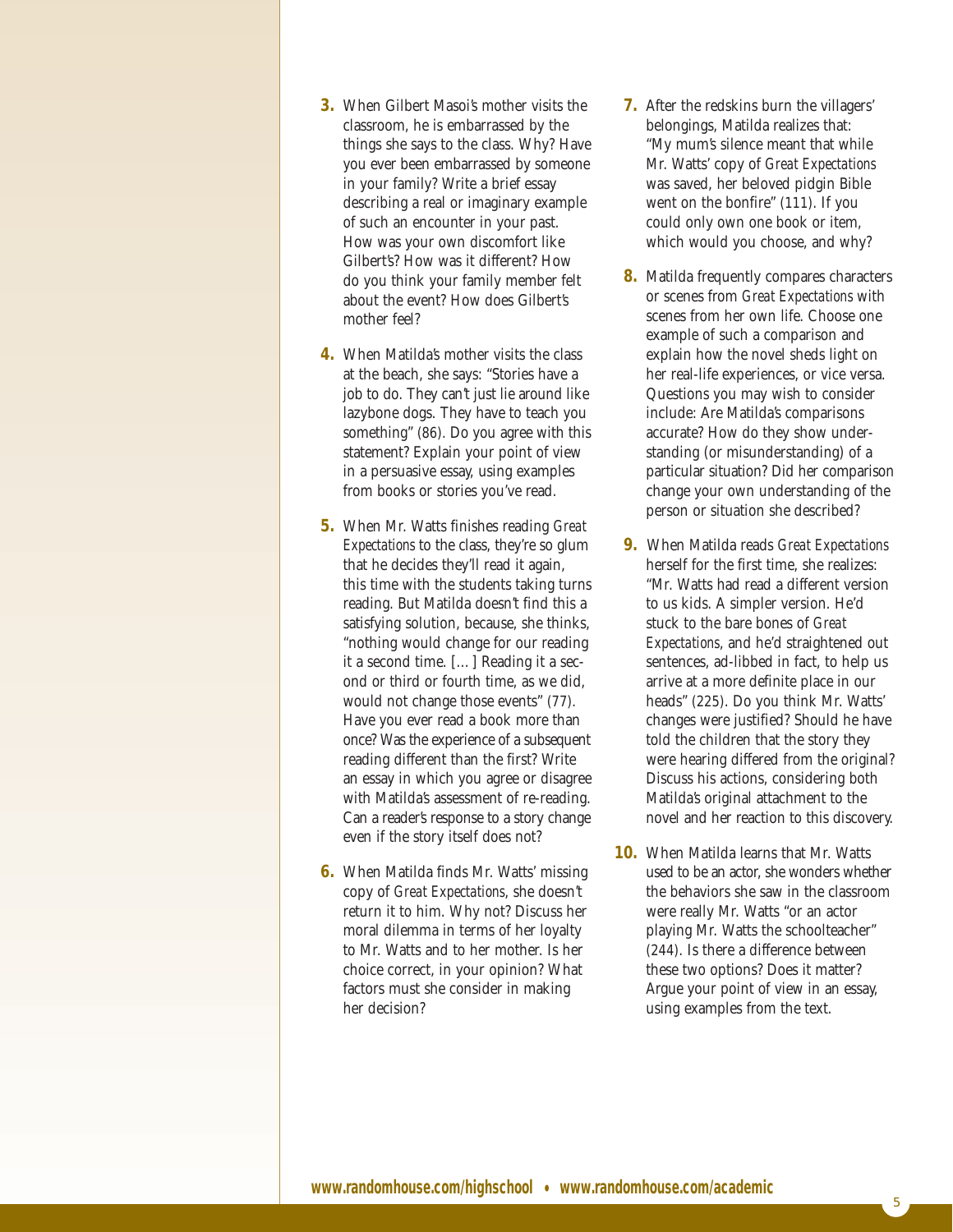#### **suggested activities**

- **1.** With your students, re-read pages 123 through 132, in which Mr. Watts and the children begin to reconstruct *Great Expectations* from memory. Divide the class into small groups, with one or two students as the assigned writers for each group. Choose a book or story that the class has read together earlier in the semester or school year, and ask each group to try to reconstruct the book by recording the fragments that the group members remember. After the students have worked for a set amount of time (perhaps 15-30 minutes; make sure that every student has had the chance to contribute at least one fragment to his/her group), have each group share their reconstructed story with the rest of the class. Ask the students: Are their reconstructions alike? Different? How do they differ from the original? Consider how the reconstructed stories would change if they worked on them for a longer period of time. Is time the only limiting factor? Can such a reconstruction ever be "better" than the original work? As good?
- **2.** In *Mister Pip*, Mr. Watts invites the children's parents into the classroom to share their knowledge with the students, though their lessons are very different from his own. Ask your students to consider what knowledge or experiences *they* have that other people may not, and have them design a brief lesson in which they will present their knowledge to their classmates. Possible topics might include a place they have visited, a book they have read, or a skill they have learned. Remind students that their lessons should be concise and informative: they may wish to use note cards or audiovisual aids, if appropriate, to help with their explanation. Allow time for questions and answers after each presentation. After all of the students have presented to the class, discuss the experience with the class. How were these "lessons" different from their usual lessons? Were the topics different? The presentation style? Did the exercise change their feelings about the parents' lessons in the novel?

#### **vocabulary**

**constabulary**, *n*. – the force of policemen and officers in a district.

**emigrant**, *n*. – a person who emigrates, as from his or her native country or region.

**hiding**, *n. informal*. – a beating, thrashing.

**Pidgin**, *n*. – an auxiliary language that has come into existence through the attempts by the speakers of two different languages to communicate and that is primarily a simplified form of one of the languages, with a reduced vocabulary and grammatical structure and considerable variation in pronunciation.

**rambo**, *n*. – a fanatically militant or violently aggressive person.

**rimy**, *adj*. – frosty; covered with frost or a coating of ice.

**serialized**, *adj*. – written or published in short installments at regular intervals, as a novel appearing in successive issues of a magazine.

\*Definitions above are taken or adapted from *Dictionary.com*, a compilation of online dictionaries.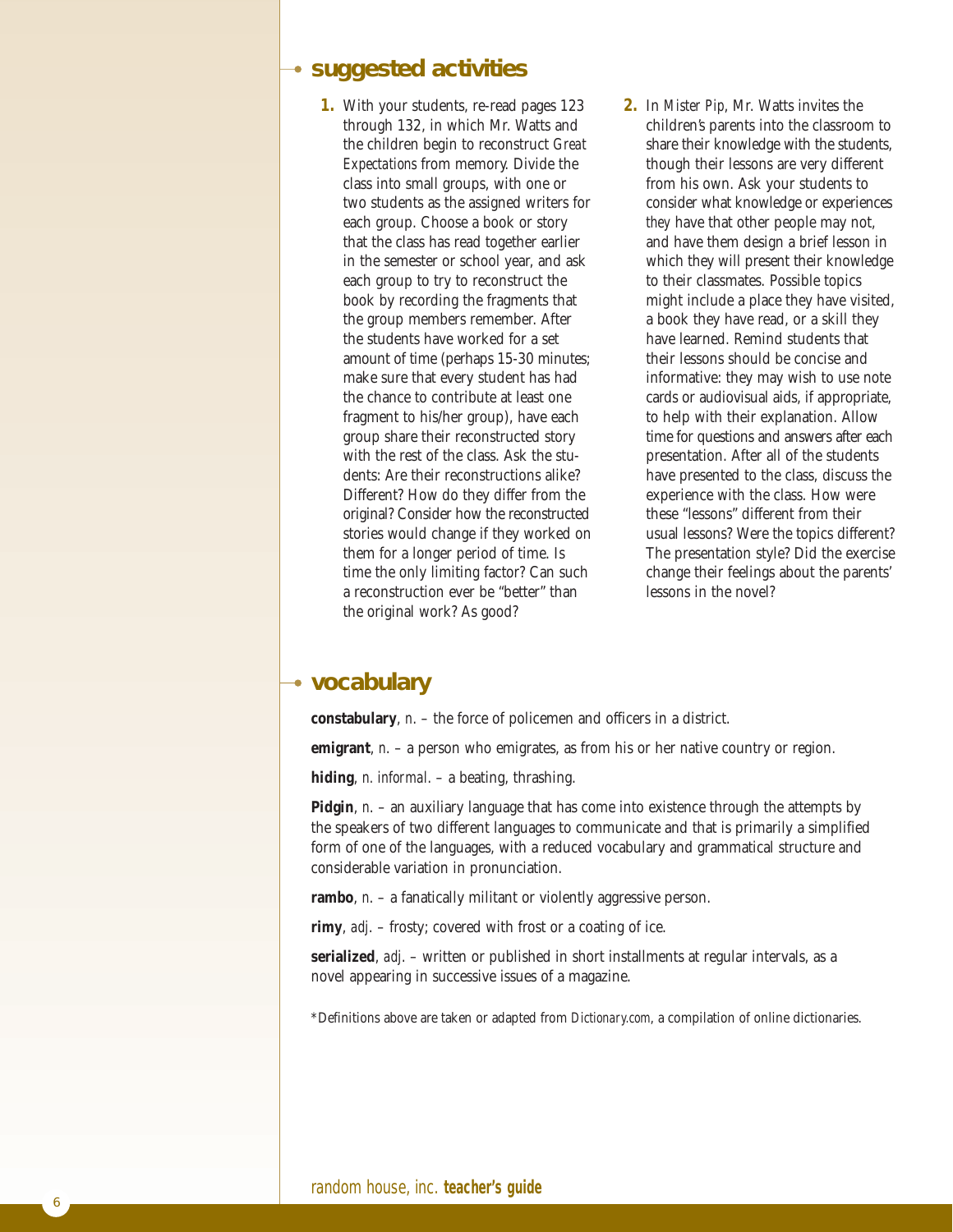### **beyond the book**

**1.** *Mister Pip* is a story of lives which are profoundly affected by political and historical events, yet many of these events are often related only in bits and pieces, as part of the narrator's memories. Ask your students to research the political and historical situation in Bougainville in the years around 1990, the time in which this novel is set. You may wish to assign individual dates or topics to different students, and then have each student share his/her findings with the class. Ask the class: How does your experience of the events from this novel differ from your experience of them during your research? Why might the writer have chosen to present the story in this way? How does this relate to his choice of narrator?

## **other titles of interest**



*Great Expectations* Written by Charles Dickens Bantam Classics | Paperback 978-0-553-21342-3 | 560 pages | \$4.95 Gramercy | Hardcover 978-0-517-22781-7 | 608 pages | \$5.99 Modern Library | Trade Paperback 978-0-375-75701-3 | 480 pages | \$7.95



NATIONAL BESTSELLER READING LOLITA ÎN TEHRAN Allowing Bul AZAR NAFISI

*Reading Lolita in Tehran A Memoir in Books*  Written by Azar Nafisi **WINNER - 2004 Book Sense Book of the Year Award for Non-Fiction** Random House | Trade Paperback 978-0-8129-7106-4 | 384 pages | \$14.95

7

# **about this guide**

978-0-345-34296-6 | 208 pages | \$6.99

*Fahrenheit 451*

**FAHRENHEIT** 

Del Rey | Paperback

Written by Ray Bradbury **WINNER - The National Book Foundation Medal for Distinguished Contribution to American Letters** Ballantine | Trade Paperback 978-0-345-41001-6 | 192 pages | \$13.95

HANNAH DOHERTY is a Ph.D. student in English Literature at Stanford University, where she will spend the next few years taking many English classes, working as a graduate teaching assistant and teaching as an instructor in Stanford's Program in Writing and Rhetoric. She is an avid reader and has worked with young people of all ages as a tutor and camp counselor.